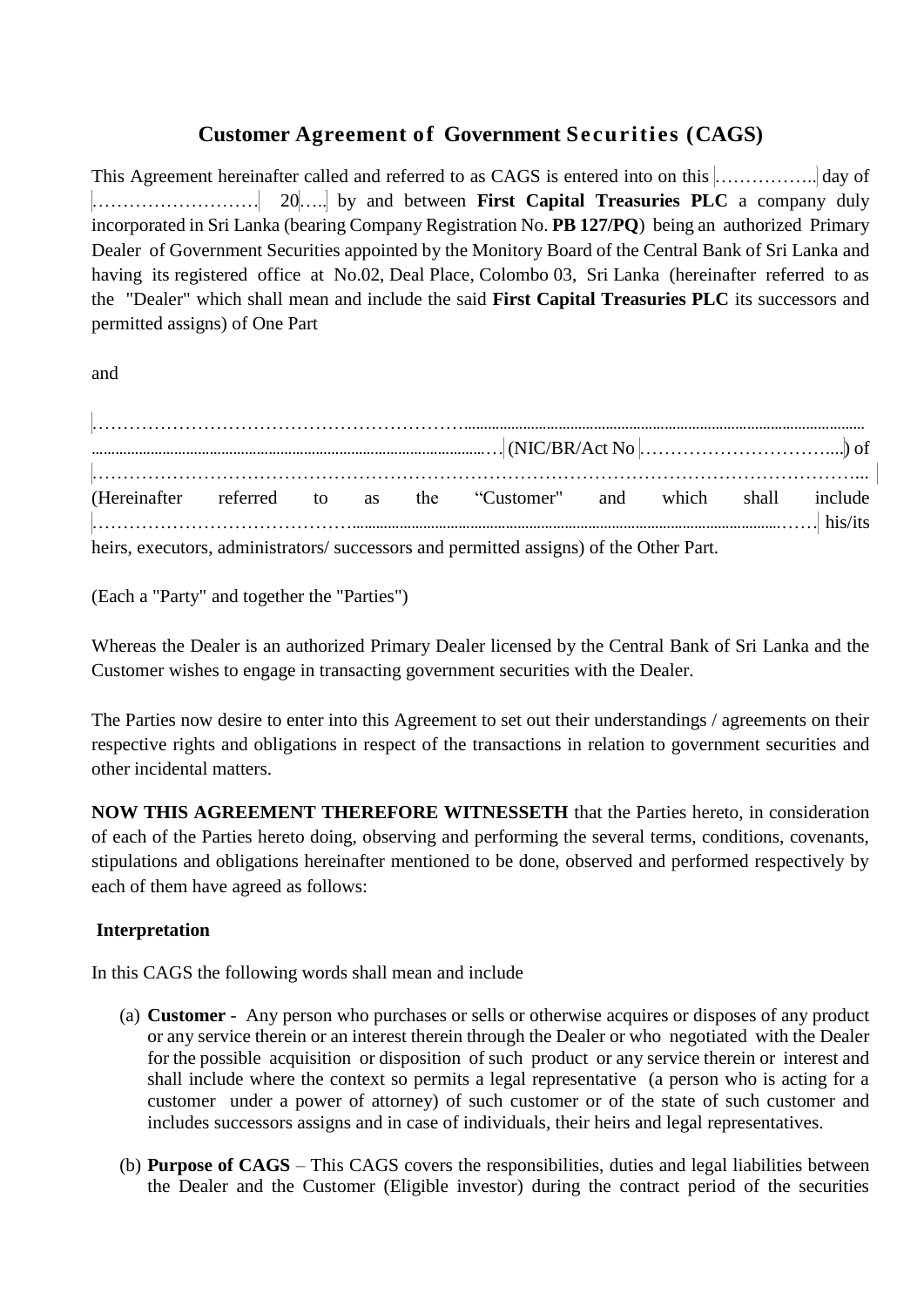investment in line with the schedule 1 of the Scripless Treasury Bills (Transactions) Regulation No.02, of 2004 and Scripless Treasury Bonds (Transactions) Regulation No. 02 of 2004.

(c) **Treasury Bills/Bonds** - A negotiable debt obligation/instruments backed by the Government of Sri Lanka which have been issued in terms of the Local Treasury Bills Ordinance, No. 8 of 1923 (as amended) and the Registered Stock and Securities Ordinance No.7 of 1937 (as amended). As an Agent of the Government of Sri Lanka, the Public Debt Department of the Central Bank of Sri Lanka'(CBSL) issues the Treasury bonds and Treasury bills.

### (d) **Eligible Investors for Treasury Bills/Bonds**

- Sri Lankan Citizens
- **Corporate bodies incorporated in Sri Lanka**
- **Foreign country funds, mutual funds and regional funds**
- **Corporate bodies incorporated outside Sri Lanka**
- Citizens of foreign states
- Any other party who is authorized to deal with Government Securities as per relevant regulations/directions
- (e) **Trade Date** The trade date is when an order to purchase, sell or otherwise acquire a security is performed. The date in which an order is executed in the market.
- (f) **Settlement Date/Value Date** The date on which an executed security trade must be settled by the customer and the Dealer. That is, the date on which the buyer must pay for the scripless securities delivered by the seller.
- (g) **Scripless Securities** The securities issued in data entry form without a paper certificate. Initially, Treasury Bills and Treasury Bonds are issued in scripless form. To enable primary issues and recording of secondary market transactions of scripless securities, a computer based central depository and a settlement system have been installed. The transactions will be settled through an electronic settlement arrangement known as the Scripless Securities Settlement System (SSSS). The SSSS and the Central Depository System (CDS) are named as 'LankaSecure'. Thus, scripless securities shall have the same meaning as in the Local Treasury Bills Ordinance, No 8 of 1923 (as amended) and Registered Stock and Securities Ordinance No.7 of 1937 (as amended).
- (h) **Securities Account** This shall have the same meaning as in the Monetary Law Act, No. 58 of 1949
- (i) **Specific Conditions** Specific conditions are the specific details agreed at the time of transacting an individual deal between the Dealer and the Customer. These details are specified on instructions send by the Customer to the Dealer and the transaction confirmations delivered by the Dealer to the Customer by writing, facsimile transmission or by any means of electronic communication, acceptable to both parties.

#### 1. **Introduction**

These General Conditions referred to in this Agreement shall apply to any transactions entered into between the Customer and the dealer and may be supplemented by Specific Conditions which may be applicable for particular transactions, with such Specific Conditions prevailing over these General Conditions in the event of any conflict.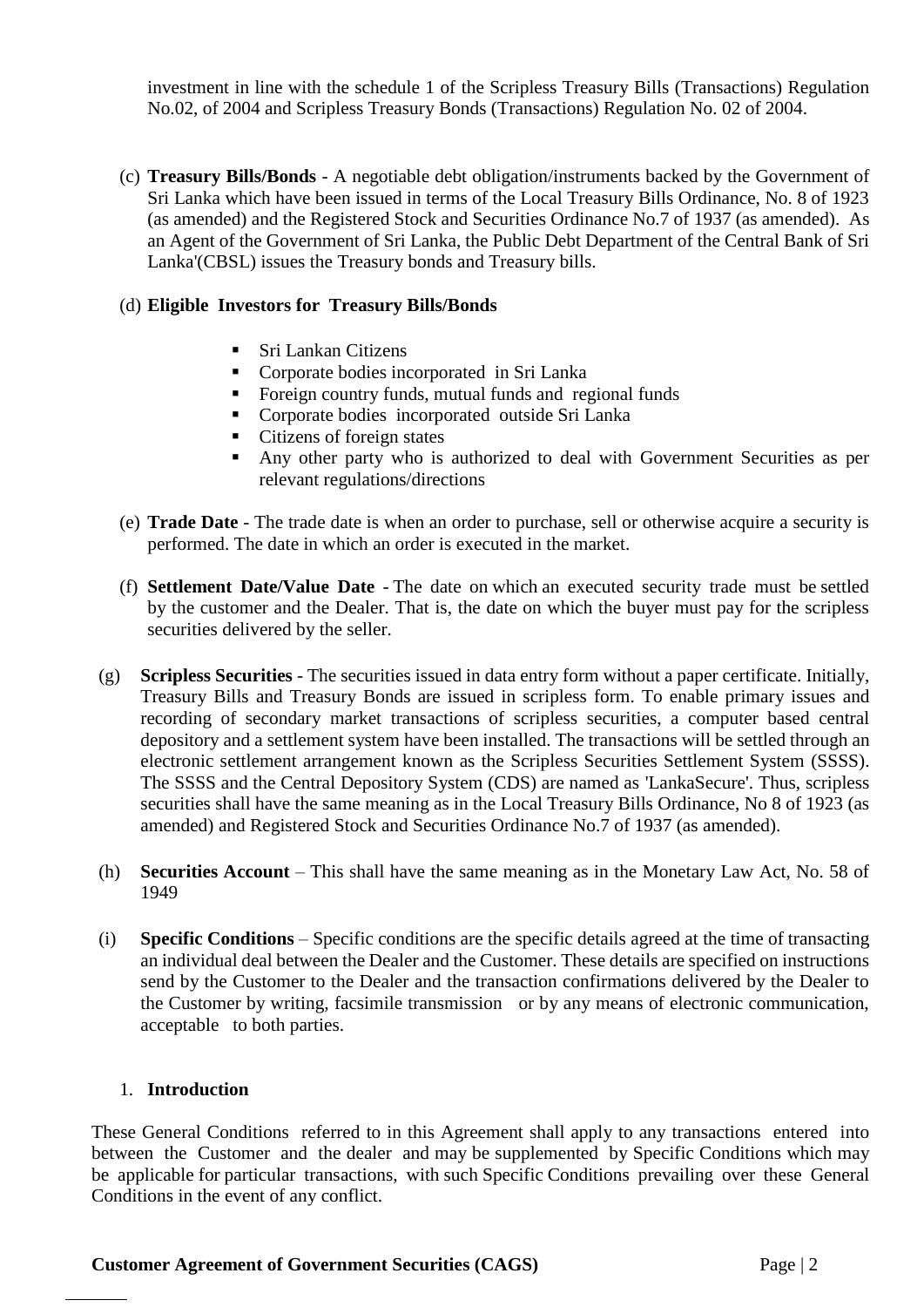## 2. **Authority**

- (a) The Dealer may open and maintain Securities Accounts to hold Scripless Securities and interest of the Customer in accordance with the terms and conditions mentioned herein and those contained in the Specific Conditions.
- (b) The Dealer may rely on the authority of each person designated by the Customer to send Communications (referred to in Clause 3 of this agreement) or do any other thing, subject to system rules applicable to Dealer Direct Participants of the Scripless Securities Settlement System, until the Dealer has received written notice or other notice acceptable to it of any change from a duly authorized person and the Dealer has had a reasonable time to act (after which time it may rely on the change).
- (c) The Dealer may, without specific instructions of the Customer, carry out such transactions which are identified in the Specific Conditions.
- (d) The Dealer may receive maturity proceeds on Scripless Treasury Bonds/Bills and proceeds of transactions in Scripless Treasury Bonds/Bills to which the Customer is entitled through any method specified/agreed with the customer.
- (e) The Dealer may rectify an erroneous debit or credit to a Securities Account of the Customer and shall inform the Customer in writing of any such rectification.

### 3. **Communications**

Unless otherwise agreed, the Customer or the Dealer shall give instructions to the other in writing, by facsimile transmission or by any means of electronic communication, acceptable to both parties. The Customer shall comply with any agreed security procedures designed to verify the origination of any such communication and shall indemnify the Dealer for any loss or damage which may be caused to the Dealer for any non-compliance by the Customer.

## 4. **Performance**

- (a) The Dealer shall perform its obligations in respect of any transaction in good faith and with reasonable care, as determined in accordance with the rules, regulations and directions issued by the regulators and the standards and practices of the primary dealer industry.
- (b) Neither the Customer nor the Dealer shall be responsible for any failure to perform any of its obligations with respect to any transaction if such performance would result in it being in breach of any law, regulation or other requirements of any governmental or other authority in accordance with which it is required to act.

## 5. **Customer Information**

- (a) The Customer shall provide the Dealer all documents and other information reasonably required by the Dealer for the purposes of opening and maintenance of Securities Accounts and entering into any transaction and the Customer shall undertake to promptly inform the Dealer upon any change of such information
- (b) The Dealer shall keep the information relating to the Customer as confidential provided however that the Dealer may disclose such information if the Customer consents to the

### **Customer Agreement of Government Securities (CAGS)** Page | 3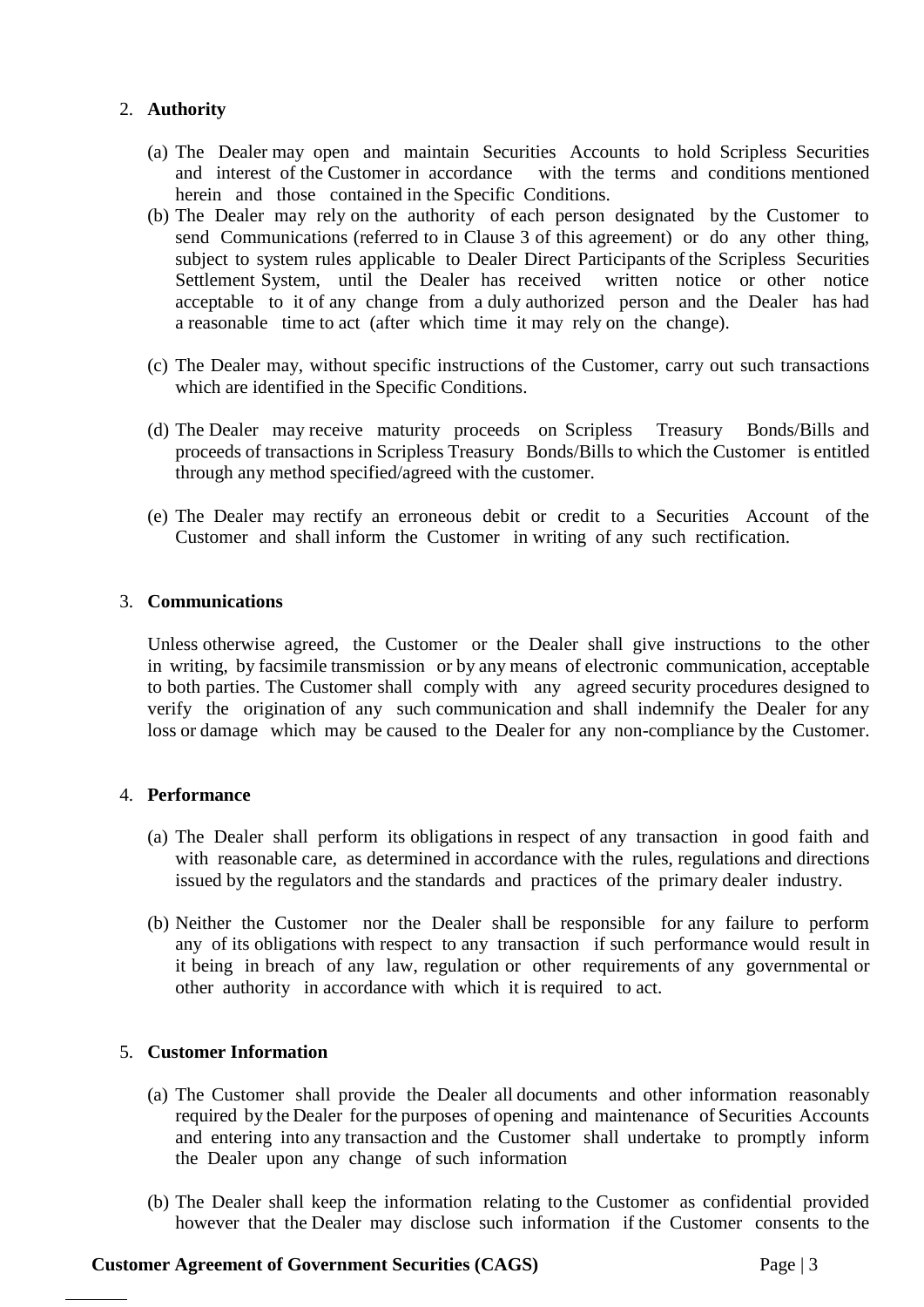disclosure of such information or to any third party who is involved in processing any data of the Dealer or if any such information is required to be disclosed by any law or by order of court.

#### 6. **Liability and Indemnity**

- (a) Neither the Dealer nor Customer shall have any liability for any indirect, incidental or consequential loss or damages unless caused by willful default or negligence.
- (b) The Dealer shall not be liable for any losses sustained by the Customer unless caused by negligence or default on the part of the Dealer or any of its employees or agents.
- (c) The Customer agrees to indemnify the Dealer from any loss or liability arising out of the carrying out of any instructions of the Customer provided in accordance with the general conditions as per this agreement and the Specific Conditions, including but not limited to the settlement of funds to the Dealer on the stipulated value date and any loss arising to the Dealer as a result of the failure to do so.
- (d) If the Customer is more than one individual, all persons who would comprise the Customer, shall be jointly and severally liable to the Dealer.
- (e) The customer has full power, capacity and authority and has obtained any and all necessary authorisations and consents to enter into and to perform its obligations.

#### 7. **Fees, Taxes and Levies**

- (a) The Customer shall pay to the Dealer such fees and charges as are specified in any fee schedule which is provided by the Dealer to the Customer. Fees and charges may be waived by the Dealer at its discretion:
- (b) The Customer shall pay the Dealer all expenses incurred by the Dealer on account of taxes, levies and duties imposed on any transactions which are entered into between the Customer and the Dealer or by the Dealer on behalf of the Customer.

#### 8. **Lien and Set-Off**

- (a) The Dealer shall be entitled to exercise a right of lien on all monies, deposits and securities belonging to the Customer pending the settlement of all amounts which are due and owing from the Customer to the Dealer.
- (b) The Dealer shall also be entitled to exercise a right of set-off and appropriate any sum standing to the credit of the Customer in any account towards the satisfaction of the amounts due from the Customer to the Dealer.

#### 9. **Deal Confirmations and Customer Statements**

- (a) The Dealer shall send a written confirmation for each transaction entered into on behalf of the Customer.
- (b) The Customer shall make use of the facilities afforded by the Central Bank of Sri Lanka to receive periodic statements in electronic form or through the postal system. In addition, the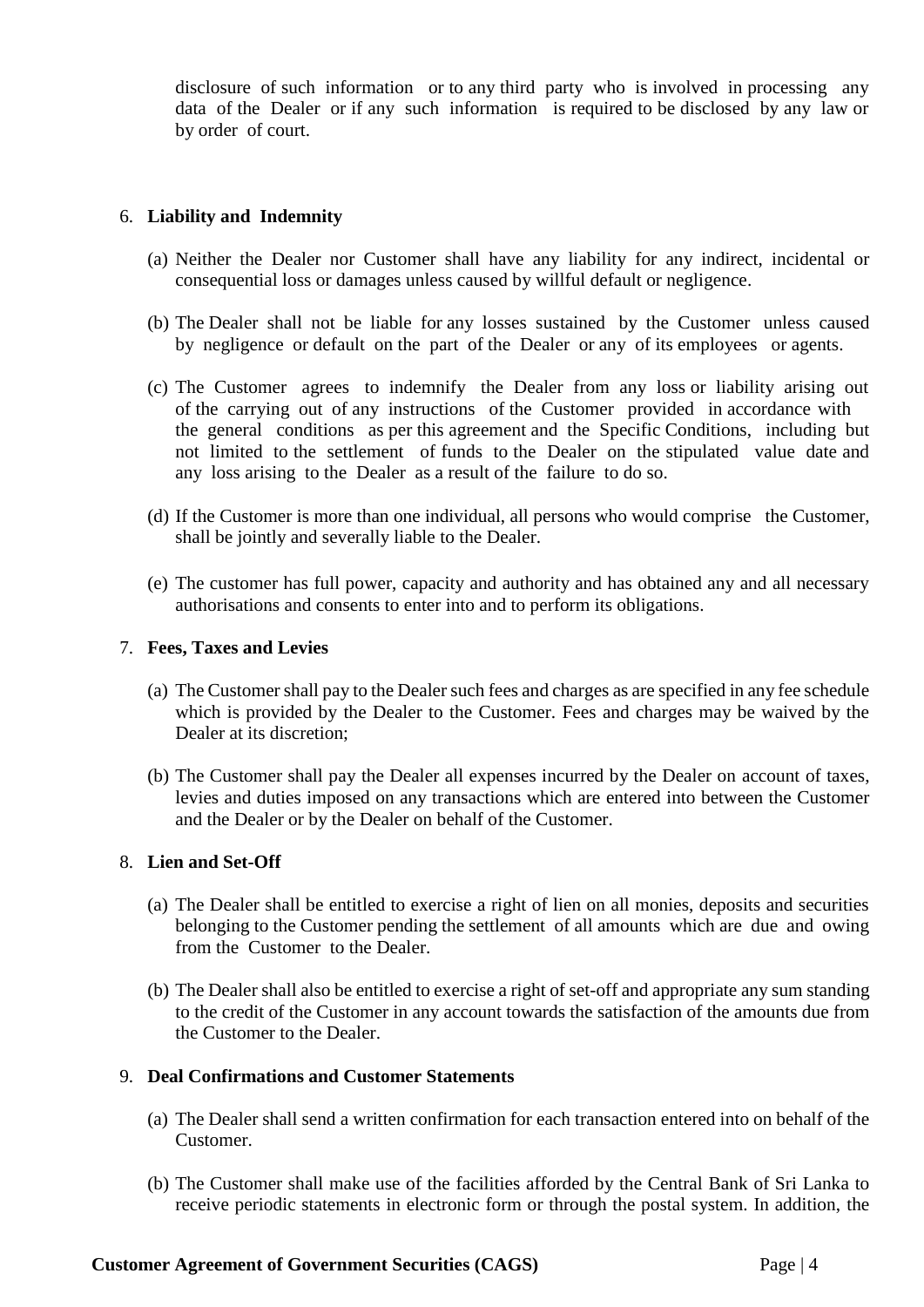Customer may also view the status of their transactions through the facilities provided by the Central Bank of Sri Lanka for such purpose.

- (c) The Customer shall inform the Dealer in writing of any errors in confirmations or statements issued by the Dealer or the Central Bank of Sri Lanka **within 14 days** of receipt of such statement or confirmation.
- (d) The Customer shall agree to provide instructions to the dealer pertaining to the maturity proceeds at least seven calendar days prior to maturity. In the event *of* the Dealer not having any instructions with respect to the manner in which the maturity proceeds are to be dealt with, the Dealer may reinvest such proceeds for a period not exceeding the period of the earlier transaction, in accordance with the Customer Charter issued by the Central Bank of Sri Lanka to Primary Dealers.

#### 10. **Notices**

The Dealer and the Customer shall notify each other of the names and designations of persons to whom any notice in terms of this Agreement should be sent together with their addresses, facsimile contact numbers or e-mail addresses as may be applicable. Each of the Customer and the Dealer may rely on the information provided as aforesaid until it has received notice in the manner specified above of any change and has had a reasonable time to act (after which time it may rely on the change).

#### 11. **Complaint resolution**

The Dealer would resolve any complaints which it has received from the Customer in accordance with the complaints resolution procedure set out in Section 14 of the Customer Charter issued by the Central Bank of Sri Lanka to primary dealers. The said section is also included hereto as Annexure 1.

#### 12. **Amendments**

The Dealer shall provide the Customer in writing and with no less than one months' notice with regard to any amendments, alterations to the services which it provides to customers.

#### 13. **Language of communication**

The Dealer's preferred language of communication is English. Alternatively, the Customer may request that any information/documentation relating to any transactions to be entered into by the Customer with the Dealer be provided to him in either Sinhala or Tamil language.

#### 14. **Applicable Law**

The Dealer shall at all times act in accordance with all applicable written law in Sri Lanka in the carrying out of its responsibilities, duties and functions and in the provision of services to the Customer.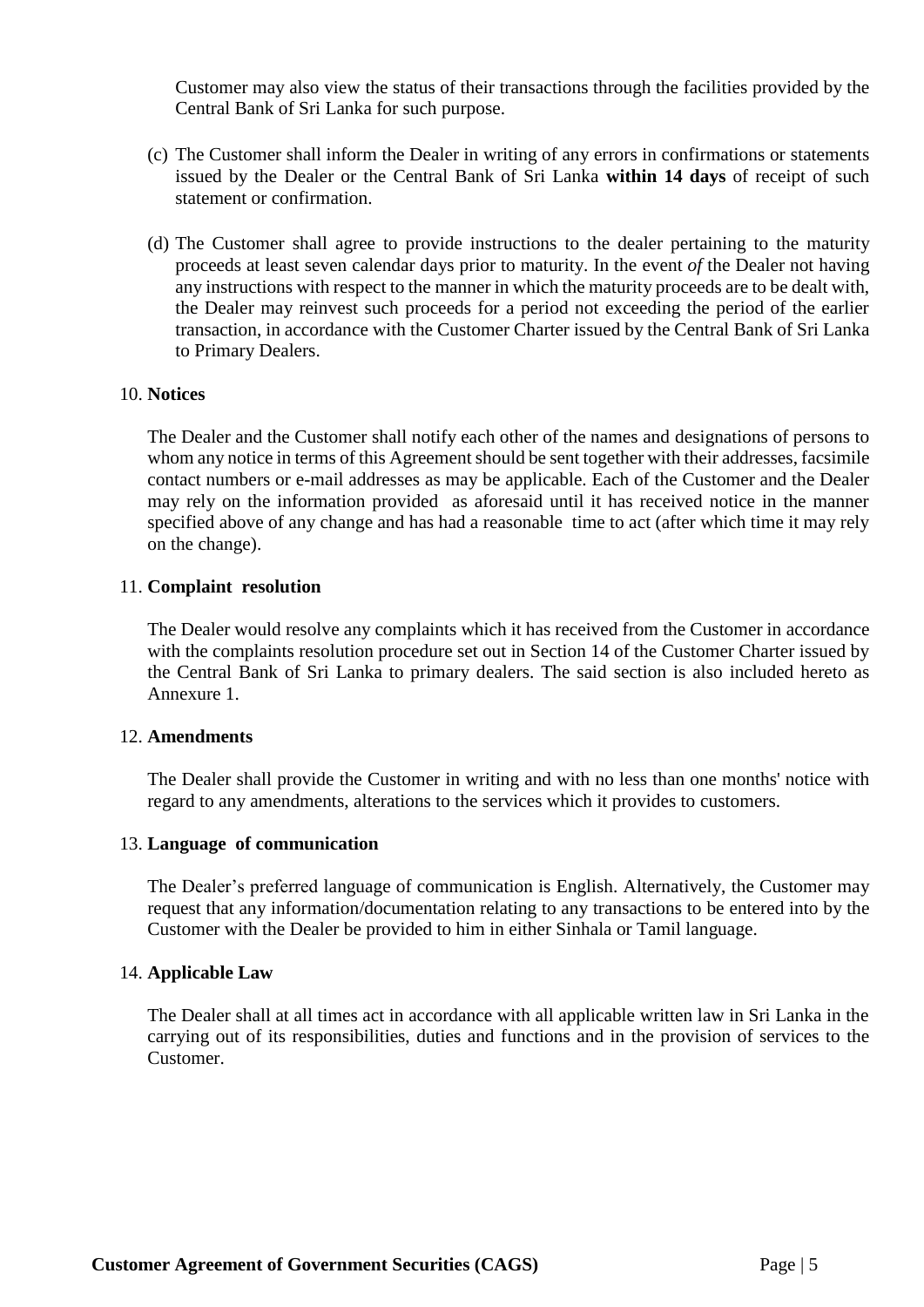IN WITNESS WHEREOF the parties have executed this document in duplicate on the date month and the year specified above at Colombo.

## **First Capital Treasuries PLC**

| Witness                                                                                                                                       |  |  |  |  |  |
|-----------------------------------------------------------------------------------------------------------------------------------------------|--|--|--|--|--|
| Name: $\begin{bmatrix} \dots & \dots & \dots & \dots & \dots & \dots & \dots & \dots \dots \dots \dots & \dots & \dots & \dots \end{bmatrix}$ |  |  |  |  |  |
| [Where <b>CUSTOMER</b> is an individual/joint]                                                                                                |  |  |  |  |  |
|                                                                                                                                               |  |  |  |  |  |
|                                                                                                                                               |  |  |  |  |  |
| Witness                                                                                                                                       |  |  |  |  |  |
|                                                                                                                                               |  |  |  |  |  |
|                                                                                                                                               |  |  |  |  |  |
| [Where <b>CUSTOMER</b> is a corporate]                                                                                                        |  |  |  |  |  |
|                                                                                                                                               |  |  |  |  |  |
| was affixed hereto in Colombo in the Seal affixed and                                                                                         |  |  |  |  |  |
|                                                                                                                                               |  |  |  |  |  |
|                                                                                                                                               |  |  |  |  |  |
|                                                                                                                                               |  |  |  |  |  |
|                                                                                                                                               |  |  |  |  |  |
| Witness                                                                                                                                       |  |  |  |  |  |
|                                                                                                                                               |  |  |  |  |  |
|                                                                                                                                               |  |  |  |  |  |
| <b>OR</b>                                                                                                                                     |  |  |  |  |  |
|                                                                                                                                               |  |  |  |  |  |
|                                                                                                                                               |  |  |  |  |  |
|                                                                                                                                               |  |  |  |  |  |
| Witness                                                                                                                                       |  |  |  |  |  |
|                                                                                                                                               |  |  |  |  |  |
|                                                                                                                                               |  |  |  |  |  |

**Customer Agreement of Government Securities (CAGS)** Page | 6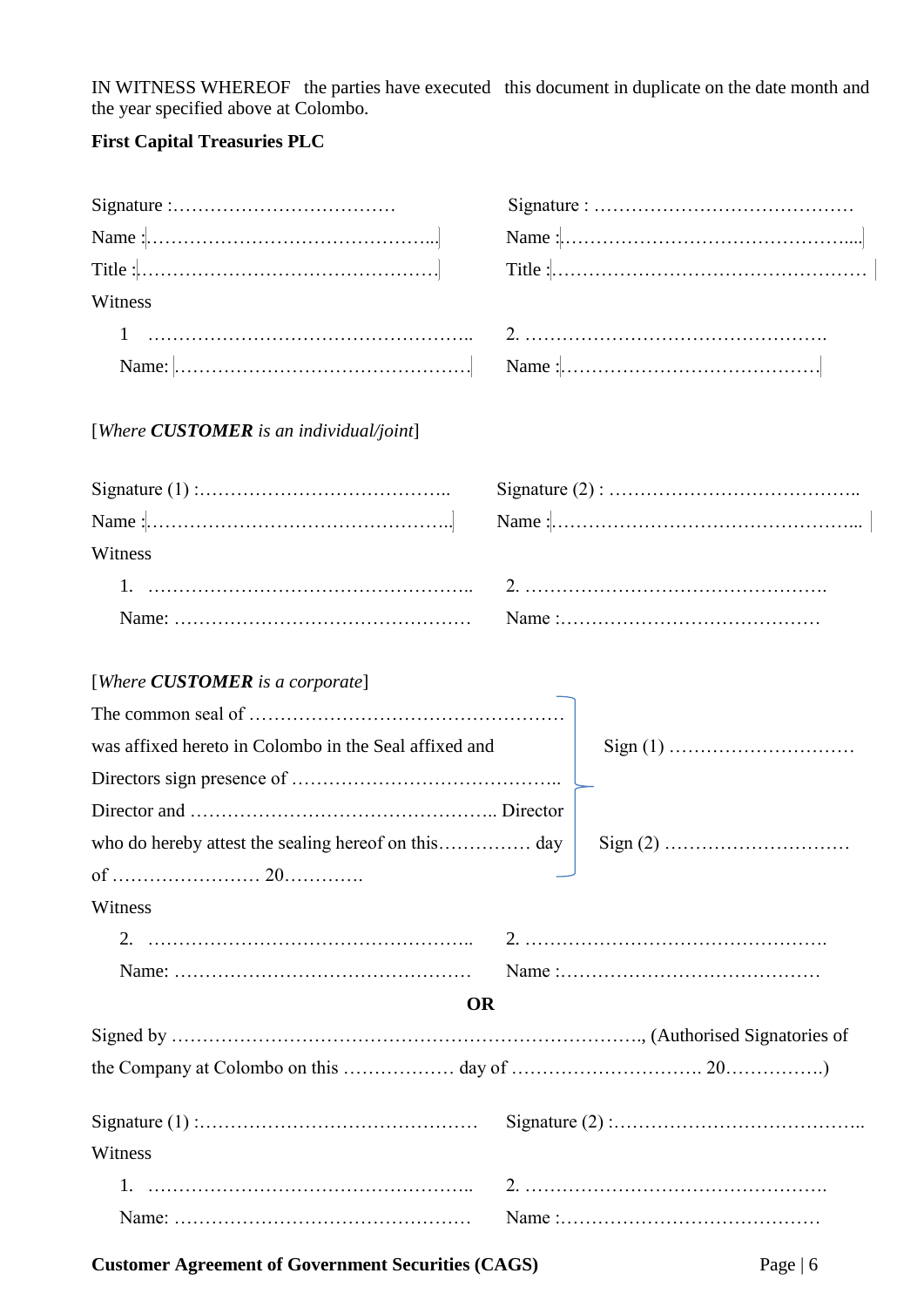#### 14. **Complaints Resolution**

- 14.1. A Primary Dealer must seek to resolve any complaints with Customers.
- 14.2. When a Primary Dealer receives an oral complaint, it must offer the Customer the opportunity to have this handled in accordance with the Primary Dealer's complaints process.
- 14.3. A Primary Dealer must have in place a written procedure for the proper handling of complaints. This procedure needs not apply where the complaint has been resolved to the complainant's satisfaction within five business days, provided however that a record of this fact is maintained. At a minimum this procedure must provide that:
	- (a) the Primary Dealer must acknowledge each complaint in writing within five business days of the complaint being received;
	- (b) the Primary Dealer must provide the complainant with the name of one or more individuals appointed by the Primary Dealer to be the complainant's point of contact in relation to the complaint until the complaint is resolved or cannot be progressed any further:
	- (c) the Primary Dealer must provide the complainant with a regular update, in writing, on the progress of the investigation of the complaint at intervals of not greater than 20 business days, starting from the date on which the complaint was made;
	- (d) the Primary Dealer must attempt to investigate and resolve a complaint within 40 business days of having received the complaint; where the 40 business days have elapsed and the complaint is not resolved, the Primary Dealer must inform the complainant of the anticipated timeframe within which the Primary Dealer intends to resolve the complaint and must inform the Customer that they can refer the matter to the Financial Ombudsman, and must provide the Customer with the contact details of such Ombudsman; and
	- (e) within five business days of the completion of the investigation, the Primary Dealer must advise the Customer in writing, of:
		- (i) the outcome of the investigation;
		- (ii) where applicable, the terms of any offer or settlement being made;
		- (iii) that the Customer can refer the matter to the Financial Ombudsman, and
		- (iv) the contact details of Financial Ombudsman.

 $\sqrt{2}$